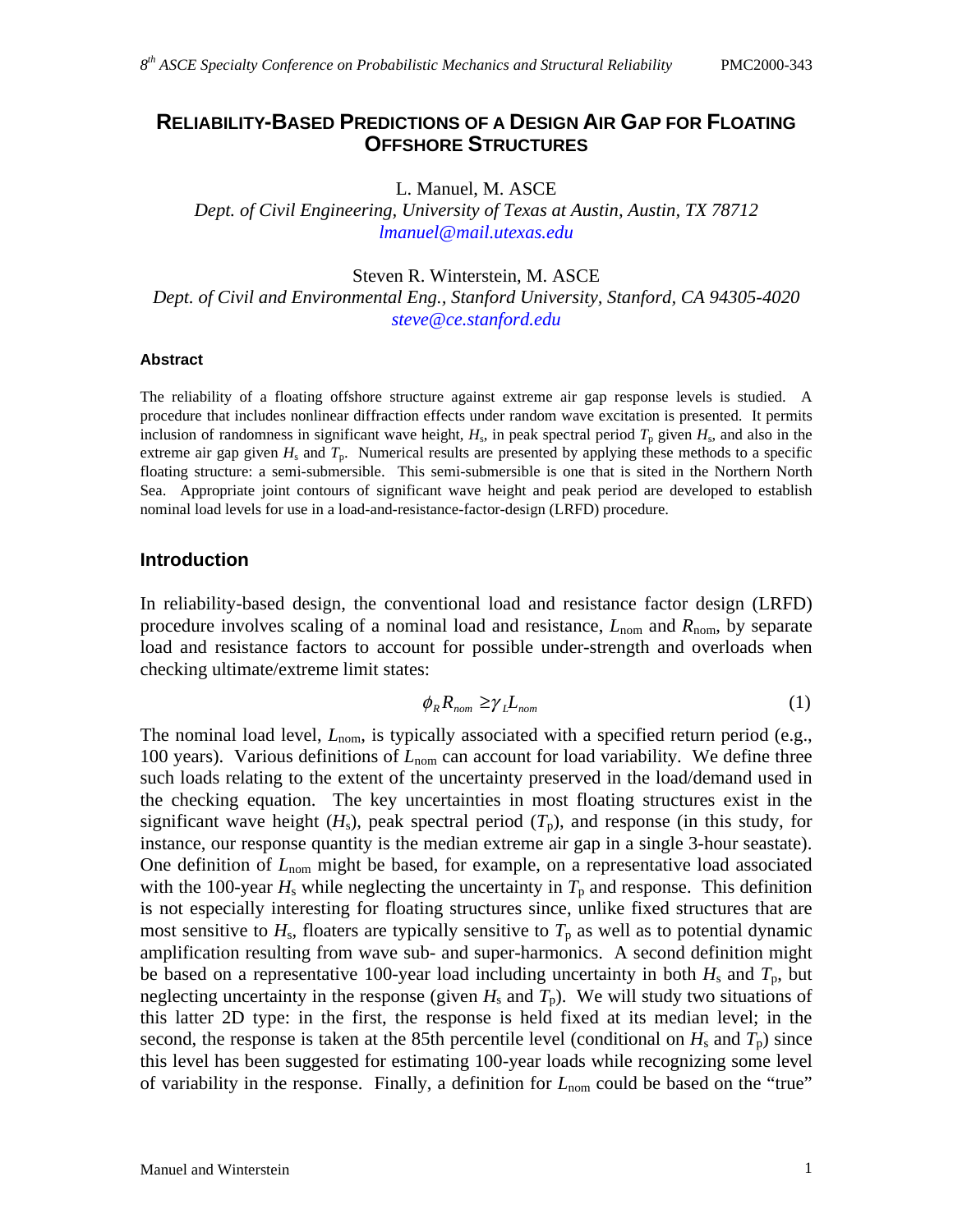100-year nominal load including uncertainty in  $H_s$ ,  $T_p$ , and in response given  $H_s$  and  $T_p$ . We will refer to this as the "Full-3D" modeling situation in the following.

Obviously, the load factor,  $\gamma$ , in Eq. (1) will be appropriately different for each of the nominal load definitions above in order to assure that the design checking equation leads to consistent reliability estimates in each case. Our interest will specifically focus on the two 2D nominal load definitions (50% and 85%) and the "Full-3D" definition. We are also interested in determining whether *ad hoc* adjustments of the simpler-to-estimate and inflated 2D loads can yield consistent reliability levels with those resulting from the use of the "Full-3D" definition. We will study these differences in the context of the design air gap for a semi-submersible and will seek estimates of these nominal loads using a convenient and efficient inverse-FORM formulation (Winterstein et al., 1993).

### **Response Statistics for Floating Structures – Moments and Extremes**

In modeling floating structures, it is common to employ Volterra series to describe the response (output) of these nonlinear systems. The nonlinear system is defined in terms of first- and second-order transfer functions. For floating structures, these transfer functions are obtained from first- and second-order wave diffraction analysis programs such as WAMIT (e.g., WAMIT, 1995).

We start by defining a sea surface elevation,  $\eta(t)$ , in terms of a sum of sinusoidal components at *N* distinct frequencies and a one-sided wave spectrum,  $S_n(\omega)$  and random phases,  $\theta$ , as follows:

$$
\eta(t) = \sum_{k=1}^{N} a_k \cos(\omega_k t + \theta_k) = \text{Re} \sum_{k=1}^{N} A_k \exp(i\omega_k t); \quad A_k = \sqrt{2S_n(\omega_k)\Delta\omega} \exp(i\theta_k) \tag{2}
$$

Any response quantity,  $x(t)$ , may then be described by a second-order Volterra series representation as follows:

$$
x(t) = x_1(t) + x_2(t) = x_1(t) + x_2(t) + x_2(t)
$$
\n(3)

where  $x_1(t)$ ,  $x_2(t)$ , and  $x_{2+}(t)$  are the first-order, second-order difference-frequency and second-order sum-frequency contributions, respectively, to the response. We can write each of these components in terms of transfer functions. Thus, we have:

$$
x_1(t) = \text{Re}\sum_{k=1}^{N} A_k H_k^{(1)} \exp(i\omega_k t)
$$
  
\n
$$
x_{2\pm}(t) = \text{Re}\sum_{k=1}^{N} \sum_{l=1}^{N} A_k A_l^{\pm} H_{kl}^{(2\pm)} \exp[i(\omega_k \pm \omega_l)t]; \quad A_l^+ = A_l; \quad A_l^- = A_l^*
$$
\n(4)

We will characterize the physical response model and estimate response extremes using the first four statistical moments of the response. One can then express  $x(t)$  in terms of mutually independent standard Gaussian processes,  $u_i(t)$ . Thus, we have:

$$
x_1(t) = \sum_{j=1}^{2N} c_j u_j(t); \quad x_2(t) = \sum_{j=1}^{2N} \lambda_j u_j^2(t)
$$
 (5)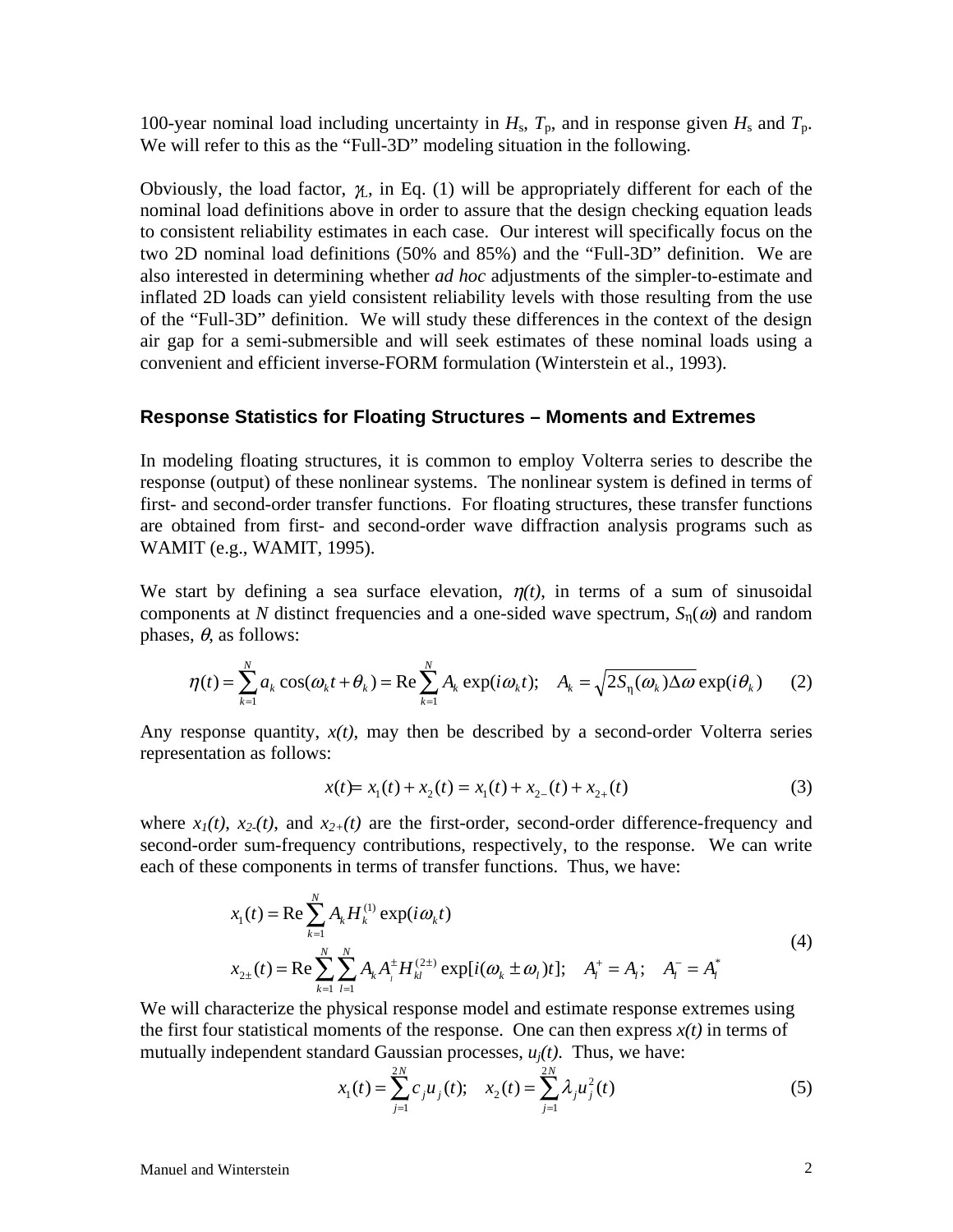The coefficients  $c_j$  and  $\lambda_j$  are obtained by solving an eigenvalue problem involving the transfer functions and input power spectral densities (see Kac and Seigert, 1947). To represent the four statistical moments, we will employ the mean  $(m_x)$ , standard deviation  $(\sigma_{\rm x})$ , and the dimensionless coefficients of skewness  $(\alpha_{3x})$  and kurtosis  $(\alpha_{4x})$ :

$$
m_x = E[x(t)]; \quad \sigma_x^2 = E[(x(t) - m_x)^2]
$$
  
\n
$$
\alpha_{3x} = E[(x(t) - m_x)^3]/\sigma_x^3; \quad \alpha_{4x} = E[(x(t) - m_x)^4]/\sigma_x^4
$$
\n(6)

In terms of  $c_j$  and  $\lambda_j$  in Eq. (5), these first four moments may be found as follows:

$$
m_x = \sum_{j=1}^{2N} \lambda_j; \quad \sigma_x^2 = \sum_{j=1}^{2N} (c_j^2 + \lambda_j^2)
$$
  

$$
\alpha_{3x} = \frac{1}{\sigma_x^3} \sum_{j=1}^{2N} (6c_j^2 \lambda_j + 8\lambda_j^3); \quad \alpha_{4x} = 3 + \frac{1}{\sigma_x^4} \sum_{j=1}^{2N} (48c_j^2 \lambda_j^2 + 48\lambda_j^4)
$$
 (7)

Once these moments are found, the response process  $x(t)$  may be related to a standard Gaussian process *u(t)* using a Hermite transformation model (Winterstein, 1988):

$$
x = m_x + \kappa \sigma_x [u + c_3(u^2 - 1) + c_4(u^3 - 3u)] \tag{8}
$$

where  $c_3$ ,  $c_4$  and  $\kappa$  are coefficients that can be estimated in terms of  $\alpha_{3x}$  and  $\alpha_{4x}$ . The *p*fractile extreme response in a seastate duration  $T$  can then be estimated from Eq.  $(8)$ taking *u* as the corresponding Gaussian *p*-fractile extreme.

### **Influence of Waves and Structural Motions on Air Gap**

We start by defining the net wave elevation,  $\eta_{NET}$ , with respect to a fixed origin. Then, if at a field point of interest,  $(x, y)$ ,  $\delta(t)$  denotes the net vertical displacement of the structure, the relative wave elevation  $r(t)$  measured with respect to the moving structure may be given by:

$$
r(t) = \eta_{NET}(t) - \delta(t); \quad \text{where} \quad \delta(t) = \xi_3(t) + y \cdot \xi_4(t) - x \cdot \xi_5(t) \tag{9}
$$

implying that  $\delta(t)$  is given in terms of the heave  $(\xi_3)$ , roll  $(\xi_4)$ , and pitch  $(\xi_5)$ , motions. The available air gap  $a(t)$  is the difference between the still-water air gap,  $a_0$ , and  $r(t)$ :

$$
a(t) = a_0 - r(t) \tag{10}
$$

The instantaneous net wave elevation,  $\eta_{NET}(t)$ , in Eq. (9) is a result of both the incident waves that would occur if the structure were not present, and the diffracted waves that arise because of the presence of the structure that alters the flow field.

$$
\eta_{NET}(t) = \eta_{1,NET}(t) + \eta_{2,NET}(t)
$$
\n
$$
\eta_{1,NET}(t) = \eta_{1,1}(t) + \eta_{1,D}(t); \quad \eta_{2,NET}(t) = \eta_{2,1}(t) + \eta_{2,D}(t)
$$
\n(11)

In Eq. (11), we see that in our second-order model, we need to represent the net wave elevation as made up of first- and second-order effects due to both incident and diffracted waves. The first-order incident wave  $\eta_{I,I}$  is modeled as a stationary Gaussian process,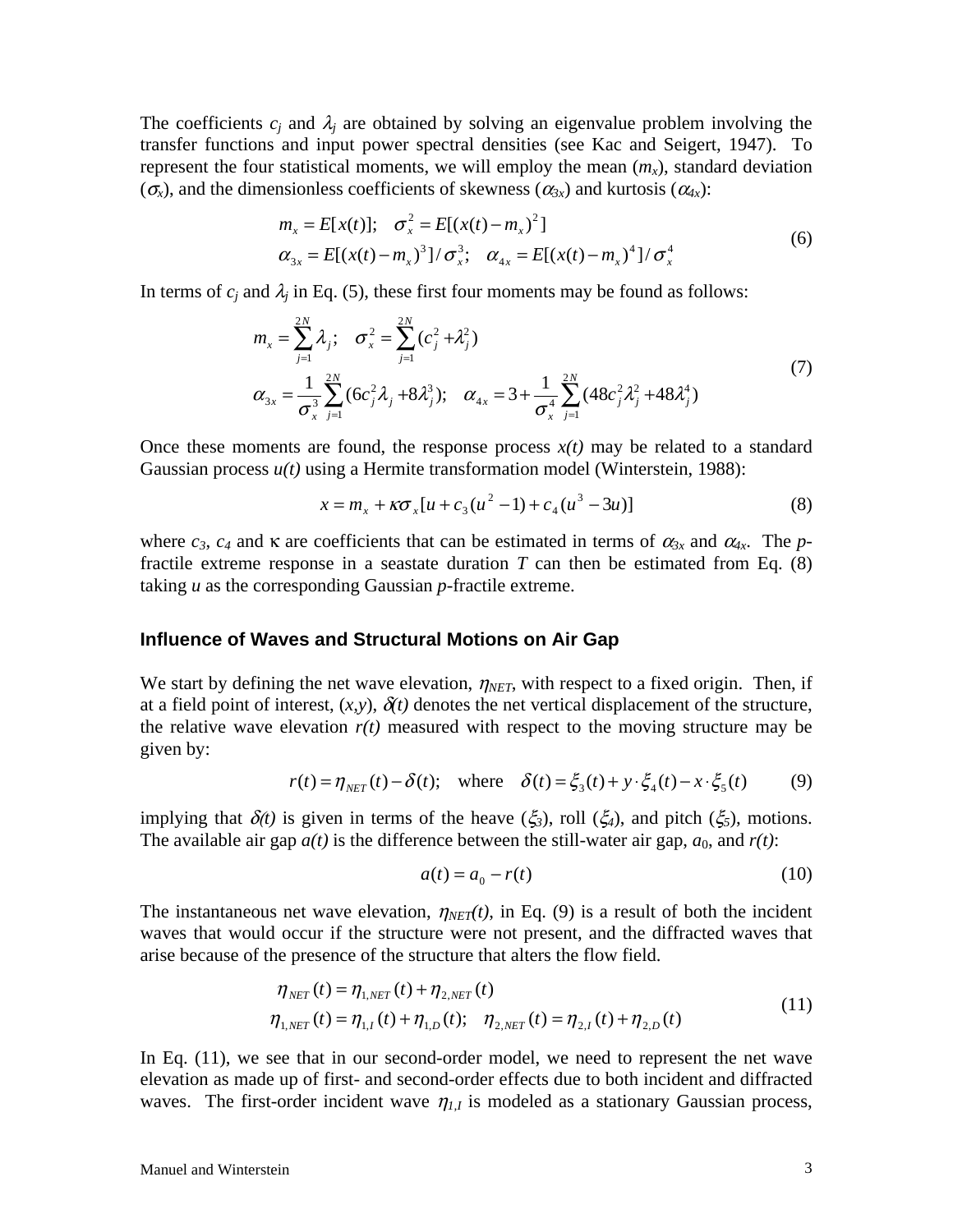and consistent first- and second-order transfer functions for  $\eta_{1,D}$ ,  $\eta_{2,I}$ , and  $\eta_{2,D}$  are calculated from hydrodynamic theory. Specifically, a second-order diffraction code can provide transfer functions directly for  $\eta_{2,NET}$ . If these are not available and if  $\eta_{2,D}$  can be neglected, one may use analytical expressions for  $\eta_{2,I}$  available from second-order Stokes theory.

The methodology using Volterra series models and moment-based extreme estimation has been implemented in a post-processing routine (Ude et al., 1996) that uses first- and second-order *force* transfer functions and added mass and damping. The transfer functions combined with stiffness, damping, and inertia properties of the structure provide first- and second-order transfer functions to any response quantity, *x(t)*.

In computing the air gap response, we need to simultaneously include both second-order sum-frequency effects (on the wave surface), and second-order difference-frequency effects (on slow drift motions). The air gap response, as described by Eqs. (9) through (11) above, has been implemented in the formulation based on second-order Volterra series and moment-based extremes models (Manuel and Winterstein, 1998). This routine permits input of either numerical second-order diffraction results or analytical Stokes models of  $\eta_{2,I}$  (assuming  $\eta_{2,D}$  can be neglected).

### **Structural Model of Semi-Submersible**

The structure chosen for the numerical studies is the Troll semi-submersible. Fig. 1 shows a plan view of the platform that has four columns and plan dimensions, 110m x 110m. The mean water depth is 325 meters. Measurements of air gap were made at seven different field point locations. At these same locations, WAMIT diffraction analyses were performed for waves with different headings and with wave periods ranging from 7.4 to 20.0 seconds. Seven field point locations are indicated on Fig. 1. Comparison of analytical predictions of the air gap with measurements at all these field points is the subject of a separate study (Manuel and Winterstein, in preparation). Results for field point 1 alone (at the mid-point of the platform) are discussed in the numerical studies that follow.

## **Numerical Studies**

Results obtained for the relative wave at field point 1 are summarized in Table 1. Included there are results from three models: the "Full-3D" results include variability in the extreme 3-hour response  $r_m$  as well as in  $H_s$  and  $T_p$ , whereas in the other two cases,  $r_m$ is held fixed (at its 85th and 50th percentiles, respectively). Fig. 2 shows a plot of how the 2D-median case design relative wave values may be interpreted.  $H_s - T_p$  contours for each return period are tangent to iso-response curves at these design points. For instance, the design relative wave is 24.3 meters for the 100-year return period. As expected, the median (50th percentile) results considerably underestimate the true (3D) results. Use of the 85th percentile, which has been suggested to estimate 100-year loads, offers a clear improvement yet remains slightly unconservative. Of course, a single fractile cannot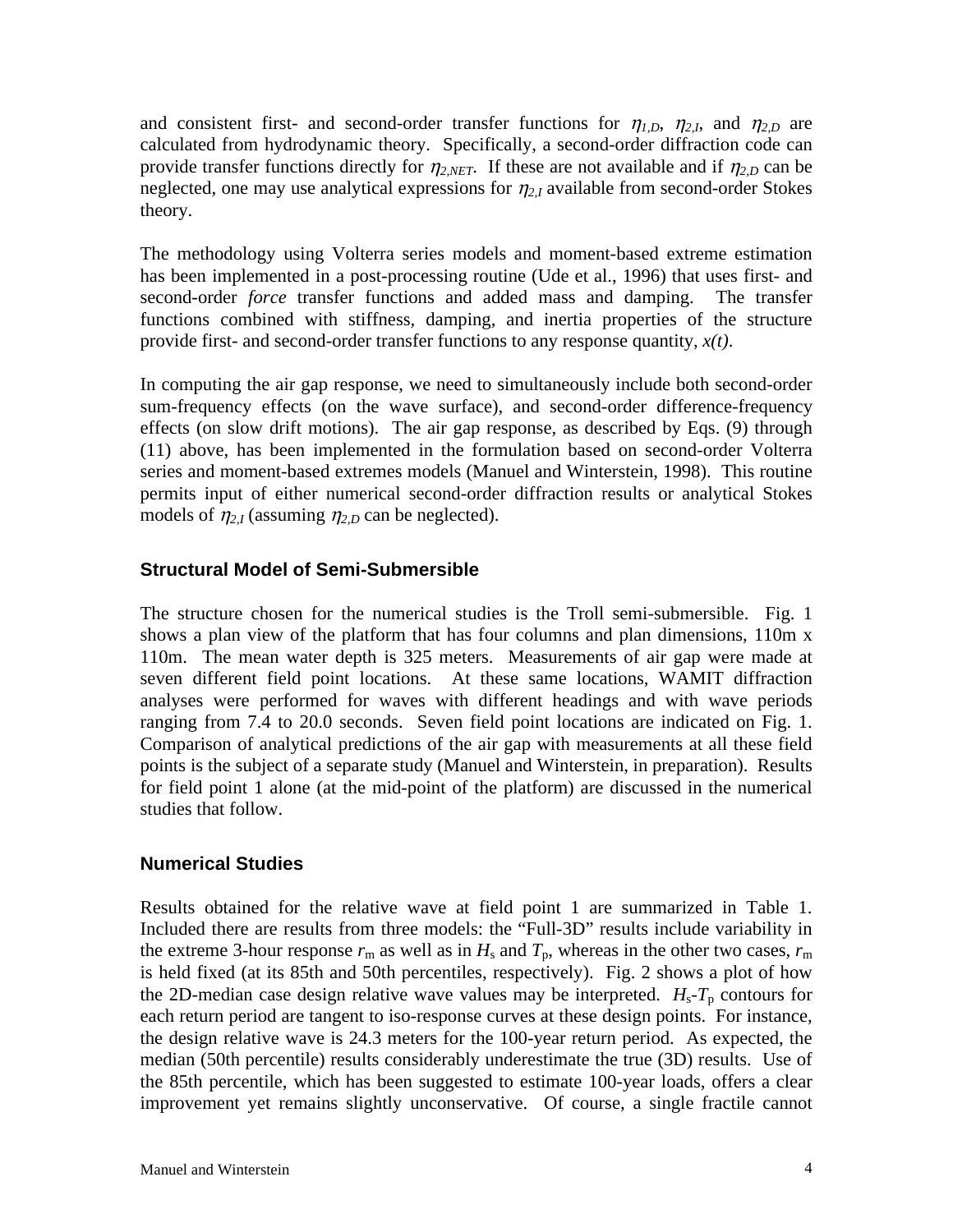match the "true" results across all return periods, as they show inherently more variability (slower decay in Fig. 3). Still higher fractiles will thus be needed to estimate loads with longer return periods (1000-10000 years).

Finally, Table 2 shows the effect of neglecting second-order diffraction contributions as is often done in practice due to the cost of computing these second-order transfer functions. It is clear that this omission can lead to highly unconservative estimates of the relative wave, and thus, the air gap. Note that this conclusion is specific to both this particular (large column) structure, and to this particular (mid-point) location. Lesser second-order effects have been found to be predicted at other field points. Additional comparison of such results with model test behavior is also required, and is a topic of ongoing study.

## **Conclusions**

The reliability of a semi-submersible against extreme air gap reductions has been studied. The Inverse-FORM approach has been employed to estimate the extreme/design air gap levels associate with specified return periods. The importance of the second-order transfer functions due to diffraction is dramatic; exclusion of these can lead to highly unconservative air gap estimates. With regard to defining nominal load levels for a design air gap, the 2D definition, where only  $H_s$  and  $T_p$  treated as random, is unconservative, even when the 85th percentile of response is employed.

#### **Acknowledgements**

The authors gratefully acknowledge the support provided by industry sponsors of Stanford University's Reliability of Marine Structures (RMS) program. Portions of this work have been funded by the Office of Naval Research (Dr. Roshdy Barsoum, Program Manager). The authors thank Gudmund Kleiven of Norsk Hydro for providing data used in this paper that relate to the Troll semi-submersible.

#### **References**

- Kac, M. and A. J. F. Seigert (1947). "On the Theory of Noise in Radio Receivers with Square Law Detectors," Journal of Applied Physics, Vol. 18, pp. 383-400.
- Manuel, L. and S. R. Winterstein (1998). "Estimation of Air Gap Statistics for Floating Structures: Release of TFPOP Version 2.2 – A Computer Program for Performing Stochastic Response Analysis of Floating Structures," Technical Note TN-4, Reliability of Marine Structures Program, Stanford University.
- Manuel, L. and S. R. Winterstein (in preparation). "Air Gap Studies on Floating Structures: Modeling Assumptions, Test Data, and Reliability Analysis."
- Ude, T. C., S. Kumar, and S. R. Winterstein (1996). "TFPOP 2.1: Stochastic Response Analysis of Floating Structures under Wind, Current, and Second-Order Wave Loads," Technical Report RMS-18, Reliability of Marine Structures Program, Stanford University.
- WAMIT, 4.0 (1995). "WAMIT: A Radiation-Diffraction Panel Program for Wave-Body Interaction Users' Manual," Dept. of Ocean Engineering, M.I.T.
- Winterstein, S.R. (1988). "Nonlinear Vibration Models for Extremes and Fatigue," Journal of Engineering Mechanics, ASCE, Vol. 114, No. 10, pp. 1772-1790.
- Winterstein, S.R., T.C. Ude, C.A. Cornell, P. Bjerager, and S. Haver (1993). "Environmental Contours for Extreme Response: Inverse FORM with Omission Factors," Proc. ICOSSAR-93, Innsbruck.